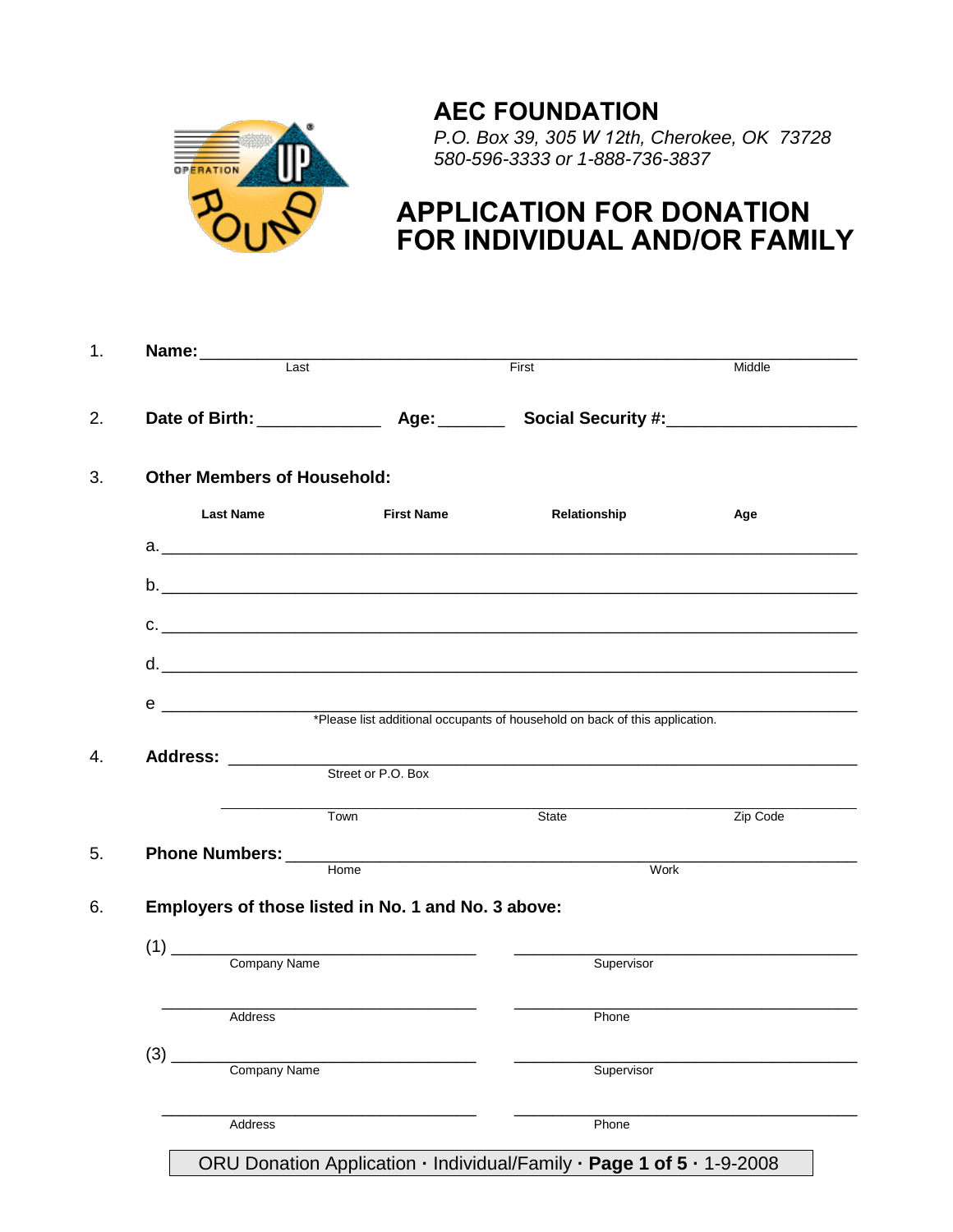- 7. Are there any other members of your household earning a regular salary? Yes\_No\_
- 8. **List the reasons you are unable to meet your obligations and include amount requested and specific use of funds.**

**THIS QUESTION MUST BE FILLED OUT BEFORE APPLICATION WILL BE CONSIDERED. (If you need additional room, please use an extra sheet of paper).**

\_\_\_\_\_\_\_\_\_\_\_\_\_\_\_\_\_\_\_\_\_\_\_\_\_\_\_\_\_\_\_\_\_\_\_\_\_\_\_\_\_\_\_\_\_\_\_\_\_\_\_\_\_\_\_\_\_\_\_\_\_\_\_\_\_\_\_\_\_\_\_\_\_\_ \_\_\_\_\_\_\_\_\_\_\_\_\_\_\_\_\_\_\_\_\_\_\_\_\_\_\_\_\_\_\_\_\_\_\_\_\_\_\_\_\_\_\_\_\_\_\_\_\_\_\_\_\_\_\_\_\_\_\_\_\_\_\_\_\_\_\_\_\_\_\_\_\_\_ \_\_\_\_\_\_\_\_\_\_\_\_\_\_\_\_\_\_\_\_\_\_\_\_\_\_\_\_\_\_\_\_\_\_\_\_\_\_\_\_\_\_\_\_\_\_\_\_\_\_\_\_\_\_\_\_\_\_\_\_\_\_\_\_\_\_\_\_\_\_\_\_\_\_ \_\_\_\_\_\_\_\_\_\_\_\_\_\_\_\_\_\_\_\_\_\_\_\_\_\_\_\_\_\_\_\_\_\_\_\_\_\_\_\_\_\_\_\_\_\_\_\_\_\_\_\_\_\_\_\_\_\_\_\_\_\_\_\_\_\_\_\_\_\_\_\_\_\_ \_\_\_\_\_\_\_\_\_\_\_\_\_\_\_\_\_\_\_\_\_\_\_\_\_\_\_\_\_\_\_\_\_\_\_\_\_\_\_\_\_\_\_\_\_\_\_\_\_\_\_\_\_\_\_\_\_\_\_\_\_\_\_\_\_\_\_\_\_\_\_\_\_\_ \_\_\_\_\_\_\_\_\_\_\_\_\_\_\_\_\_\_\_\_\_\_\_\_\_\_\_\_\_\_\_\_\_\_\_\_\_\_\_\_\_\_\_\_\_\_\_\_\_\_\_\_\_\_\_\_\_\_\_\_\_\_\_\_\_\_\_\_\_\_\_\_\_\_ \_\_\_\_\_\_\_\_\_\_\_\_\_\_\_\_\_\_\_\_\_\_\_\_\_\_\_\_\_\_\_\_\_\_\_\_\_\_\_\_\_\_\_\_\_\_\_\_\_\_\_\_\_\_\_\_\_\_\_\_\_\_\_\_\_\_\_\_\_\_\_\_\_\_ \_\_\_\_\_\_\_\_\_\_\_\_\_\_\_\_\_\_\_\_\_\_\_\_\_\_\_\_\_\_\_\_\_\_\_\_\_\_\_\_\_\_\_\_\_\_\_\_\_\_\_\_\_\_\_\_\_\_\_\_\_\_\_\_\_\_\_\_\_\_\_\_\_\_ \_\_\_\_\_\_\_\_\_\_\_\_\_\_\_\_\_\_\_\_\_\_\_\_\_\_\_\_\_\_\_\_\_\_\_\_\_\_\_\_\_\_\_\_\_\_\_\_\_\_\_\_\_\_\_\_\_\_\_\_\_\_\_\_\_\_\_\_\_\_\_\_\_\_

\_\_\_\_\_\_\_\_\_\_\_\_\_\_\_\_\_\_\_\_\_\_\_\_\_\_\_\_\_\_\_\_\_\_\_\_\_\_\_\_\_\_\_\_\_\_\_\_\_\_\_\_\_\_\_\_\_\_\_\_\_\_\_\_\_\_\_\_\_\_\_\_\_\_

9. **Is individual or family receiving other forms of assistance or aid for above-stated request (donations, insurance, etc.)? Yes**\_\_\_\_ **No**\_\_\_ **If yes, please list:**

10. **REFERENCES. Please list three references (other than a director or employee of Alfalfa Electric Cooperative, Inc. or Alfalfa Electric Cooperative Foundation, Inc.)**

\_\_\_\_\_\_\_\_\_\_\_\_\_\_\_\_\_\_\_\_\_\_\_\_\_\_\_\_\_\_\_\_\_\_\_\_\_\_\_\_\_\_\_\_\_\_\_\_\_\_\_\_\_\_\_\_\_\_\_\_\_\_\_\_\_\_\_\_\_\_\_\_\_\_

| Name    |      | Phone              |
|---------|------|--------------------|
| Address | City | State and Zip Code |
| Name    |      | Phone              |
| Address | City | State and Zip Code |
| Name    |      | Phone              |
| Address | City | State and Zip Code |

ORU Donation Application **·** Individual/Family **· Page 2 of 5 ·** 1-9-2008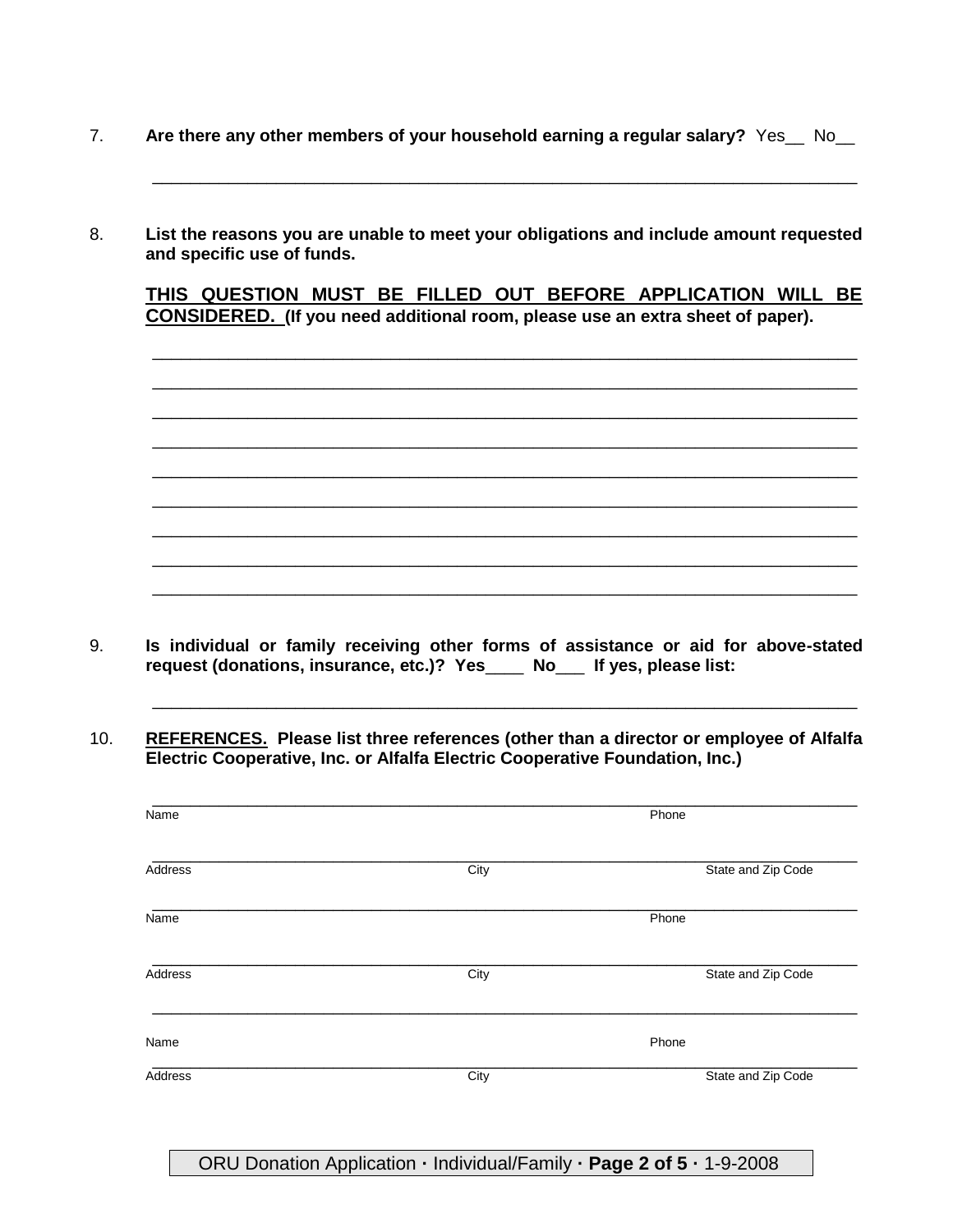11. **STATEMENT OF SPONSORSHIP.** All applicants must have a sponsor to recommend them for a grant from the foundation.

## **THIS QUESTION MUST BE FILLED OUT BEFORE APPLICATION WILL BE CONSIDERED.**

Sponsors can include churches, civic groups, charitable organizations, etc,

We, the \_\_\_\_\_\_\_\_\_\_\_\_\_\_\_\_\_\_\_\_\_\_\_\_\_\_\_\_\_\_\_\_\_\_\_\_\_\_\_\_\_\_\_\_\_\_\_\_\_\_\_\_\_\_\_\_\_\_\_\_\_\_\_\_\_\_\_\_

Name of Organization

a \_\_\_\_\_\_\_\_\_\_\_\_\_\_\_\_\_\_\_\_\_\_\_\_\_\_\_\_\_\_\_\_\_\_\_\_\_\_\_\_\_\_\_\_\_\_\_\_\_\_\_\_\_\_\_\_\_\_\_\_\_\_\_\_\_\_\_\_\_\_\_\_\_

Organization Description

**sponsor** this applicant for a possible grant of funds from the AEC Foundation. We offer the following statement in support of this grant:

\_\_\_\_\_\_\_\_\_\_\_\_\_\_\_\_\_\_\_\_\_\_\_\_\_\_\_\_\_\_\_\_\_\_\_\_\_\_\_\_\_\_\_\_\_\_\_\_\_\_\_\_\_\_\_\_\_\_\_\_\_\_\_\_\_\_\_\_\_\_\_\_\_\_\_

\_\_\_\_\_\_\_\_\_\_\_\_\_\_\_\_\_\_\_\_\_\_\_\_\_\_\_\_\_\_\_\_\_\_\_\_\_\_\_\_\_\_\_\_\_\_\_\_\_\_\_\_\_\_\_\_\_\_\_\_\_\_\_\_\_\_\_\_\_\_\_\_\_\_\_

\_\_\_\_\_\_\_\_\_\_\_\_\_\_\_\_\_\_\_\_\_\_\_\_\_\_\_\_\_\_\_\_\_\_\_\_\_\_\_\_\_\_\_\_\_\_\_\_\_\_\_\_\_\_\_\_\_\_\_\_\_\_\_\_\_\_\_\_\_\_\_\_\_\_\_

|     | Signed:                                                       | Title: |                      |  |
|-----|---------------------------------------------------------------|--------|----------------------|--|
| 12. |                                                               |        |                      |  |
|     | <b>SOURCES OF MONTHLY INCOME</b>                              |        | <b>AMOUNTS</b>       |  |
|     |                                                               |        | $\mathbb{S}$         |  |
|     |                                                               |        | $\frac{1}{2}$        |  |
|     |                                                               |        | $\frac{1}{\sqrt{2}}$ |  |
|     |                                                               |        | $\frac{1}{2}$        |  |
|     |                                                               |        | $\frac{1}{2}$        |  |
|     | Other Income (Alimony, Child Support, Other) ________________ |        | $\frac{1}{2}$        |  |
|     | TOTAL SOURCES OF MONTHLY INCOME                               |        | \$                   |  |

ORU Donation Application **·** Individual/Family **· Page 3 of 5 ·** 1-9-2008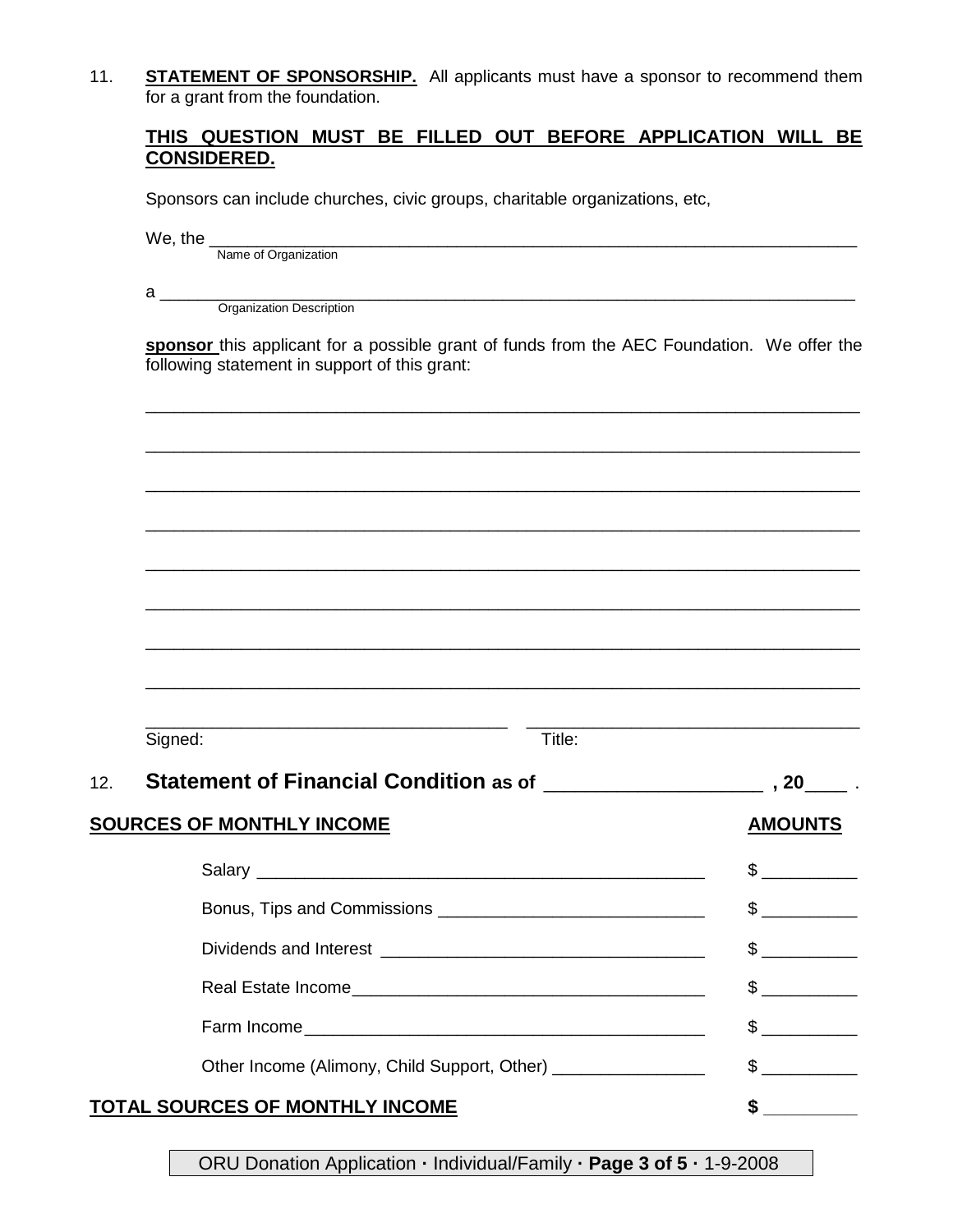| <u>ASSETS</u>                                      |                                                                                                                     |                                                                                                                   | <b>AMOUNTS</b>                                                                                                                                                                                                                                                                                                                                                                                                       |
|----------------------------------------------------|---------------------------------------------------------------------------------------------------------------------|-------------------------------------------------------------------------------------------------------------------|----------------------------------------------------------------------------------------------------------------------------------------------------------------------------------------------------------------------------------------------------------------------------------------------------------------------------------------------------------------------------------------------------------------------|
| Cash                                               |                                                                                                                     |                                                                                                                   | \$                                                                                                                                                                                                                                                                                                                                                                                                                   |
| <b>Real Estate</b>                                 |                                                                                                                     |                                                                                                                   | \$                                                                                                                                                                                                                                                                                                                                                                                                                   |
|                                                    | Rent or Partial/Wholly Owned?                                                                                       | County                                                                                                            |                                                                                                                                                                                                                                                                                                                                                                                                                      |
| <b>Securities</b><br>Description                   |                                                                                                                     | <b>Identification Number</b>                                                                                      | \$                                                                                                                                                                                                                                                                                                                                                                                                                   |
| assets. Include description, account number, etc.) |                                                                                                                     | Other Receivables: (State type: personal property, Ioan receivable, auto or life insurance (cash value), or other | \$                                                                                                                                                                                                                                                                                                                                                                                                                   |
|                                                    | Type                                                                                                                |                                                                                                                   | Value                                                                                                                                                                                                                                                                                                                                                                                                                |
|                                                    |                                                                                                                     |                                                                                                                   | \$                                                                                                                                                                                                                                                                                                                                                                                                                   |
|                                                    | Type                                                                                                                |                                                                                                                   | Value                                                                                                                                                                                                                                                                                                                                                                                                                |
| TOTAL ASSETS                                       |                                                                                                                     |                                                                                                                   | \$                                                                                                                                                                                                                                                                                                                                                                                                                   |
| <u>MONTHLY EXPENSES</u>                            |                                                                                                                     |                                                                                                                   | <b>AMOUNTS</b>                                                                                                                                                                                                                                                                                                                                                                                                       |
| <b>Housing</b>                                     | Mortgage                                                                                                            | Rent                                                                                                              | $\frac{1}{2}$                                                                                                                                                                                                                                                                                                                                                                                                        |
| <b>Food</b>                                        |                                                                                                                     |                                                                                                                   |                                                                                                                                                                                                                                                                                                                                                                                                                      |
| <b>Utilities</b>                                   | Electricity                                                                                                         |                                                                                                                   | $\frac{1}{2}$                                                                                                                                                                                                                                                                                                                                                                                                        |
|                                                    | Gas                                                                                                                 |                                                                                                                   | $\frac{1}{2}$                                                                                                                                                                                                                                                                                                                                                                                                        |
|                                                    | Telephone                                                                                                           |                                                                                                                   | $\frac{1}{\sqrt{1-\frac{1}{2}}\sqrt{1-\frac{1}{2}}\sqrt{1-\frac{1}{2}}\sqrt{1-\frac{1}{2}}\sqrt{1-\frac{1}{2}}\sqrt{1-\frac{1}{2}}\sqrt{1-\frac{1}{2}}\sqrt{1-\frac{1}{2}}\sqrt{1-\frac{1}{2}}\sqrt{1-\frac{1}{2}}\sqrt{1-\frac{1}{2}}\sqrt{1-\frac{1}{2}}\sqrt{1-\frac{1}{2}}\sqrt{1-\frac{1}{2}}\sqrt{1-\frac{1}{2}}\sqrt{1-\frac{1}{2}}\sqrt{1-\frac{1}{2}}\sqrt{1-\frac{1}{2}}\sqrt{1-\frac{1}{2}}\sqrt{1-\frac$ |
| <b>Transportation</b>                              | <b>Automobile Payments</b>                                                                                          |                                                                                                                   | $\frac{1}{2}$                                                                                                                                                                                                                                                                                                                                                                                                        |
|                                                    | Gasoline                                                                                                            |                                                                                                                   | $\frac{1}{\sqrt{1-\frac{1}{2}}\sqrt{1-\frac{1}{2}}\left(\frac{1}{2}-\frac{1}{2}\right)}$                                                                                                                                                                                                                                                                                                                             |
| <b>Insurance</b>                                   | Medical                                                                                                             |                                                                                                                   | $\mathbb S$                                                                                                                                                                                                                                                                                                                                                                                                          |
|                                                    | Life                                                                                                                |                                                                                                                   | $\mathbf{\hat{z}}$                                                                                                                                                                                                                                                                                                                                                                                                   |
|                                                    | Automobile                                                                                                          |                                                                                                                   | $\frac{1}{2}$                                                                                                                                                                                                                                                                                                                                                                                                        |
| <b>Medical</b>                                     | <b>Doctors</b>                                                                                                      |                                                                                                                   | $\frac{1}{\sqrt{2}}$                                                                                                                                                                                                                                                                                                                                                                                                 |
|                                                    | Hospital                                                                                                            |                                                                                                                   | $\frac{1}{2}$                                                                                                                                                                                                                                                                                                                                                                                                        |
|                                                    | Medication                                                                                                          |                                                                                                                   | $\frac{1}{2}$                                                                                                                                                                                                                                                                                                                                                                                                        |
|                                                    | Charge Accounts (please specify)                                                                                    |                                                                                                                   |                                                                                                                                                                                                                                                                                                                                                                                                                      |
|                                                    |                                                                                                                     |                                                                                                                   | $\frac{1}{2}$                                                                                                                                                                                                                                                                                                                                                                                                        |
|                                                    |                                                                                                                     |                                                                                                                   | $\frac{1}{2}$                                                                                                                                                                                                                                                                                                                                                                                                        |
|                                                    | <u> 1989 - Johann John Stone, meny ambany amin'ny fivondronan-kaominin'i Paris (no ben'ny faritr'i Nord-Amerika</u> |                                                                                                                   | $\frac{1}{2}$                                                                                                                                                                                                                                                                                                                                                                                                        |
|                                                    |                                                                                                                     |                                                                                                                   | $\frac{1}{2}$                                                                                                                                                                                                                                                                                                                                                                                                        |
|                                                    | <u> 1989 - Andrea Stadt Britain, amerikansk politik (* 1958)</u>                                                    |                                                                                                                   | $\frac{1}{2}$                                                                                                                                                                                                                                                                                                                                                                                                        |
|                                                    |                                                                                                                     |                                                                                                                   | $\frac{1}{\sqrt{2}}$                                                                                                                                                                                                                                                                                                                                                                                                 |
|                                                    |                                                                                                                     |                                                                                                                   | $\frac{1}{2}$                                                                                                                                                                                                                                                                                                                                                                                                        |

ORU Donation Application **·** Individual/Family **· Page 4 of 5 ·** 1-9-2008